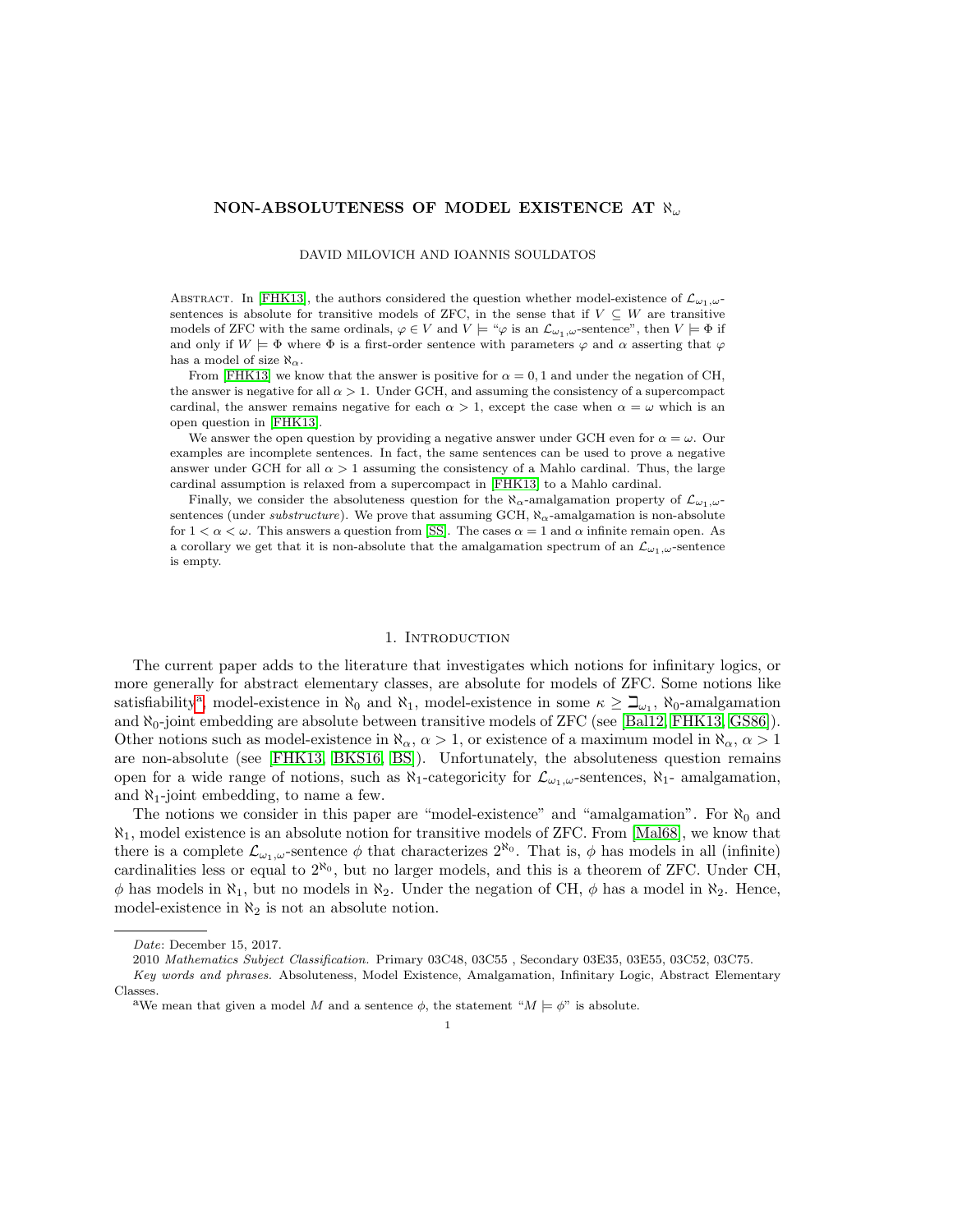Similarly, other consistent violations of GCH witness that for each  $1 < \alpha < \omega_1$  model existence in  $\aleph_{\alpha}$  is not absolute.

Recall that  $\Box_{\omega_1}$  is the Hanf number for  $\mathcal{L}_{\omega_1,\omega}$ . I.e., every  $\mathcal{L}_{\omega_1,\omega}$ -sentence which has models in all cardinalities below  $\beth_{\omega_1}$ , it also has arbitrarily large models. By [\[GS86\]](#page-11-3), the property that an  $\mathcal{L}_{\omega_1,\omega}$ -sentence has arbitrarily large models is absolute.

So, it is natural to ask whether model-existence in  $\aleph_{\alpha}$ , with  $\aleph_1 < \aleph_{\alpha} < \beth_{\omega_1}$ , is absolute for models of ZFC+GCH. The question was answered in [\[FHK13\]](#page-11-0), under large cardinal assumptions, except the case where  $\alpha = \omega$ . The large cardinal assumptions are different for successors of successors than for limit cardinals and successors of limits.

The following result from [\[FHK13\]](#page-11-0), shows that, assuming the consistency of uncountably many inaccessibles, model-existence in  $\aleph_{\alpha+2}$  is a non-absolute notion for  $\mathcal{L}_{\omega_1,\omega}$ -sentences, for all  $\alpha < \omega_1$ .

<span id="page-1-2"></span>**Theorem 1.1** ([\[FHK13\]](#page-11-0), Theorem 7). Assume a ground model V of  $ZFC+GCH$  in which there are uncountably many inaccessible cardinals and an inner model  $M \subset V$  of ZFC+GCH and " $\diamondsuit^+$  $k$  is a generic extension of  $\kappa < \aleph_{\omega_1}$ ." Then there is a generic extension  $V[G]$  in which the holds for every regular uncountable  $\kappa < \aleph_{\omega_1}$ ." Then there is a generic extension  $V[G]$  in which the GCH is true and model-existence in  $\aleph_{\alpha+2}$  for  $\mathcal{L}_{\omega_1,\omega}$ -sentences is not absolute between M and  $V[G]$ for all  $\alpha < \omega_1^M$ .

The way the proof of Theorem [1.1](#page-1-2) goes is that for each  $\alpha < \omega_1^M$  there exists an  $\mathcal{L}_{\omega_1,\omega}$ -sentence  $\sigma^{\alpha+2}$  such that  $\sigma^{\alpha+2}$  has a model of size  $\aleph_{\alpha+2}$  if and only if there exists an  $\aleph_{\alpha+1}$ -Kurepa family. Moreover, this equivalence is absolute between transitive models of ZFC that contain  $\sigma^{\alpha+2}$ . It follows that  $\sigma^{\alpha+2}$  has a model of size  $\aleph_{\alpha+2}$  in M. In addition, since Levy collapsing an inaccessible to  $\aleph_{\alpha+2}$  destroys all  $\aleph_{\alpha+1}$ -Kurepa trees, there is a generic extension of V where  $\sigma^{\alpha+2}$  does not have any models of size  $\aleph_{\alpha+2}$ . So, another form of Theorem [1.1](#page-1-2) is implicit in [\[FHK13\]](#page-11-0). Assuming M and V as in Theorem [1.1](#page-1-2) except now with just one inaccessible cardinal, then, for each  $\alpha < \omega_1^M$ , model-existence in  $\aleph_{\alpha+2}$  for  $\mathcal{L}_{\omega_1,\omega}$ -sentences is not absolute between M and a forcing extension  $V[G_{\alpha}]$  satisfying GCH. This covers the case of successors of successor cardinals.

The following two results from [\[FHK13\]](#page-11-0), show that, assuming the consistency of a supercompact, model-existence in  $\aleph_{\beta}$  for  $\mathcal{L}_{\omega_1,\omega}$ -sentences is not absolute between transitive models of ZFC+GCH, for every countable  $\beta > \omega$  not of the form  $\alpha + 2$ .

<span id="page-1-3"></span>**Theorem 1.2** ([\[FHK13\]](#page-11-0), Theorem 6). Assume a ground model V of  $ZFC+GCH$  in which there is a supercompact cardinal and an inner model  $M \subset V$  of ZFC+GCH and " $\Box_{\lambda}^{*}$  holds at every singular cardinal  $\lambda < \aleph_{\omega_1}$ ." Then there is a generic extension  $V[G]$  in which the GCH is true and model-existence in  $\aleph_{\alpha+1}$  for  $\mathcal{L}_{\omega_1,\omega}$ -sentences is not absolute between M and V[G] for all limit  $\alpha<\omega_1^M$ .

<span id="page-1-4"></span>**Theorem 1.3** ([\[FHK13\]](#page-11-0), Section 3.5). Assume M and V is as in Theorem [1.2.](#page-1-3) Then there is a generic extension V[G] in which the GCH is true and model-existence in  $\aleph_{\alpha}$  for  $\mathcal{L}_{\omega_1,\omega}$ -sentences is not absolute between M and  $V[G]$  for all limit  $\alpha < \omega_1^M$  except possibly  $\omega$ .

Theorem [1.2](#page-1-3) is proved as follows: Given  $\alpha < \omega_1^M$ , there is an  $\mathcal{L}_{\omega_1,\omega}$ -sentence  $\varphi^{\alpha+1}$  which has a model of size  $\aleph_{\alpha+1}$  if and only if there is a special  $\aleph_{\alpha+1}$ -Aronszajn tree. Moreover, this equivalence is absolute between transitive models of ZFC that contain  $\varphi^{\alpha+1}$ . Therefore,  $\varphi^{\alpha+1}$  has a model of

<span id="page-1-1"></span><span id="page-1-0"></span>

<sup>&</sup>lt;sup>b</sup> The proofs of Theorems [1.1-](#page-1-2)[1.3](#page-1-4) obtain  $\omega_1^{V[G]} = \omega_1^V$ .<br><sup>c</sup> In Theorems 1.1-[1.3,](#page-1-4) the restriction  $\alpha < \omega_1^M$ , as opposed to  $\alpha < \omega_1^V$ , is not essential. More precisely, we can arrange that  $M = V$  by starting from an arbitrary transitive model W of ZFC+GCH and the large cardinal hypothesis and then by a small forcing obtain a generic extension  $V = W[H]$  satisfying the hypotheses for M.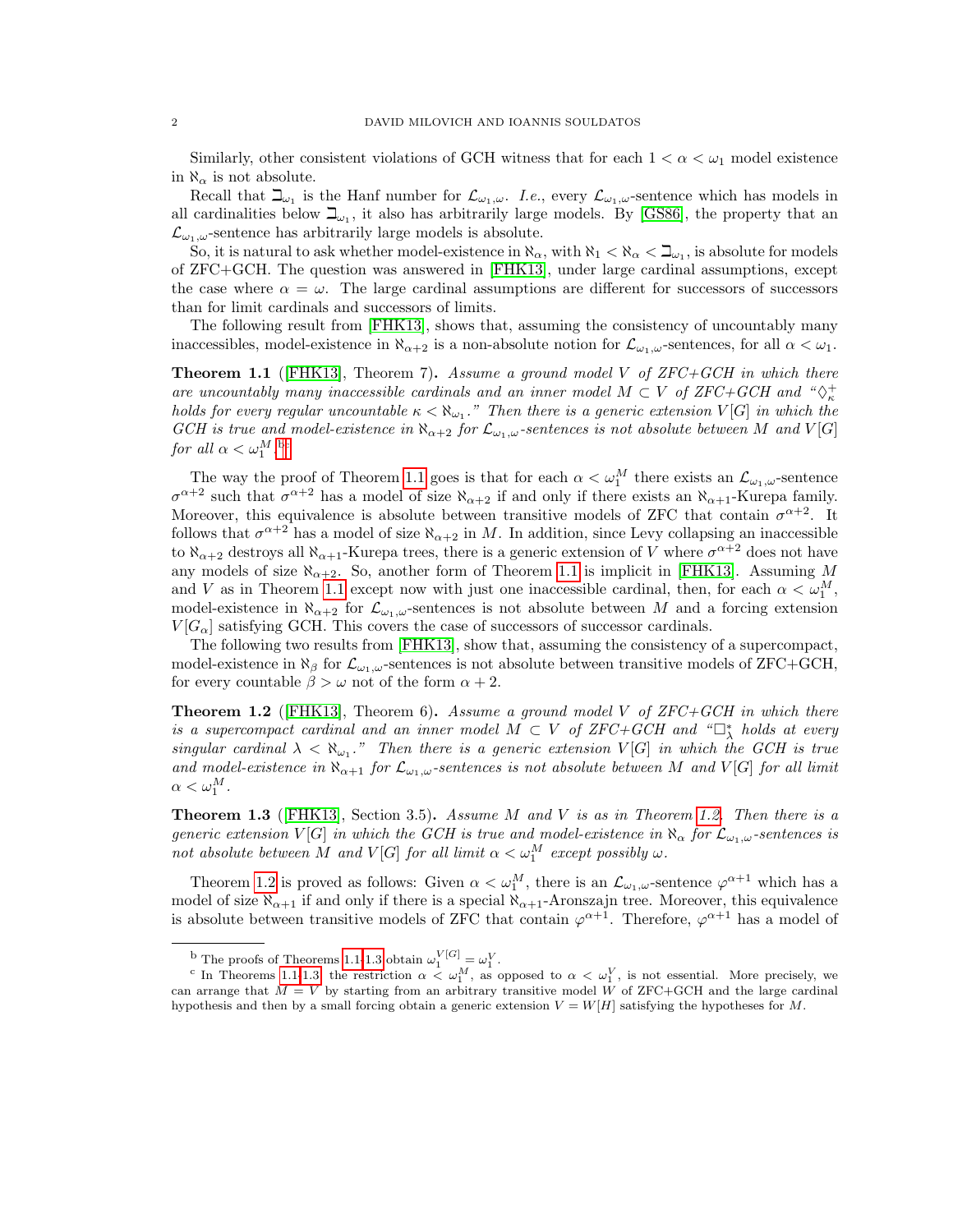size  $\aleph_{\alpha+1}$  in M. Moreover, assuming a supercompact, there is a forcing extension  $V[G]$  in which GCH is true, but there are no special  $\aleph_{\alpha+1}$ -Aronszajn trees, for all countable limit  $\alpha$ .

Theorem [1.3](#page-1-4) has a similar proof, but now for every limit  $\omega < \alpha < \omega_1^M$ , there exists some  $\mathcal{L}_{\omega_1,\omega}$ -sentence  $\psi^{\alpha}$  that codes multiple special Aronszajn trees simultaneously. The vocabulary of  $\psi^{\alpha}$  contains predicates  $Q_{\beta}$ , for all  $\beta < \alpha$ . Each  $Q_{\beta+1}$  is  $|Q_{\beta}|$ -like and if  $|Q_{\beta+1}| = |Q_{\beta}|^+$ , then  $\psi^{\alpha}$ codes a special  $|Q_{\beta+1}|$ -Aronszajn tree. It follows that  $\psi^{\alpha}$  has models of size  $\aleph_{\alpha}$  if and only if there are special  $\aleph_{\beta+1}$ -Aronszajn trees for all  $\beta < \alpha$ . Moreover, this equivalence is absolute between transitive models of ZFC that contain  $\psi^{\alpha}$ . Thus,  $\psi^{\alpha}$  has models of size  $\aleph_{\alpha}$  in M while in the generic extension  $V[G]$  used in the proof of Theorem [1.2,](#page-1-3) all models of  $\psi^{\alpha}$  have size at most  $\aleph_{\omega}$ .

The above argument fails for  $\alpha = \omega$  because GCH implies a special  $\aleph_{n+1}$ -Aronszajn tree for each  $n < \omega$ . We overcome this barrier by using *coherent* special  $\kappa$ -Aronszajn trees (see Definition [2.1](#page-3-0) for coherence).

The following is Corollary  $3.15(a)$  in [Kö03].

<span id="page-2-0"></span>**Theorem 1.4.** If  $\Box_{\lambda}$  holds, then there is a coherent special  $\lambda^+$ -Aronszajn tree.

So, in L, our modified formula  $\phi_{\alpha}$  will have a model of size  $\aleph_{\alpha}$ . On the other hand, from a model of  $\phi_\alpha$  of size  $\geq \aleph_2$ , we can recover a coherent pseudotree that contains a cofinal special  $\aleph_2$ -Aronszajn tree. By coherence, this pseudotree cannot contain a copy of  $2^{\leq \omega}$ . Todorčević showed that after Levy collapsing a Mahlo to  $\omega_2$ , every special  $\aleph_2$ -Aronszajn tree contains a copy of  $2^{<\omega_1}$ . (We state his corresponding equiconsistency theorem below.) Therefore, there is a model of GCH in which  $\phi_{\alpha}$  has no models of size  $\geq \aleph_2$ .

<span id="page-2-1"></span>**Theorem 1.5** ([\[Tod81\]](#page-11-8), Theorem 4.6).  $Con(ZFC + "there exists a Mahlo") \leftrightarrow Con(ZFC + GCH + "every$ special  $\aleph_2$ -Aronszajn tree contains a copy of  $2^{<\omega_1}$ ").

Our result works not only for  $\alpha = \omega$ , but for all countable  $\alpha$ . For  $\alpha$  a limit ordinal, or the successor to a limit ordinal, our result improves the large cardinal assumption from a supercompact (Theorems [1.2,](#page-1-3) [1.3\)](#page-1-4) to a Mahlo cardinal (Theorem [2.4\)](#page-5-0).

This completes all cases of the absoluteness question for model-existence of  $\mathcal{L}_{\omega_1,\omega}$ -sentences. The same question can be asked about the amalgamation property of  $\mathcal{L}_{\omega_1,\omega}$ -sentences. Before we phrase the question precisely, notice that for the amalgamation property we need to specify the type of embeddings used. For this paper we consider only amalgamation under the substructure relation.

**Definition 1.6.** Given a collection of models  $\mathbf{K}$ , by the amalgamation spectrum of  $\mathbf{K}$ , in symbols  $AP\text{-}spec(\mathbf{K})$ , we mean the set of all cardinals  $\kappa$  for which the class of all models in  $\mathbf{K}$  of size  $\kappa$  is nonempty and has the amalgamation property.

If **K** is the collection of all models of some sentence  $\varphi$ , then we write AP-spec( $\varphi$ ) for AP-spec(**K**).

Then the absoluteness question for amalgamation is the following: Is it the case that, if  $V \subseteq W$ are transitive models of ZFC with the same ordinals,  $\varphi \in V$  and  $V \models \varphi$  is an  $\mathcal{L}_{\omega_1,\omega}$ -sentence", then  $V \models " \aleph_{\alpha} \in AP\text{-}\mathrm{spec}(\varphi)"$  if and only if  $W \models " \aleph_{\alpha} \in AP\text{-}\mathrm{spec}(\varphi)"$ ?

Parallel to [\[FHK13\]](#page-11-0), we can show that manipulating the size of the continuum yields a nonabsoluteness result for the amalgamation spectrum of  $\mathcal{L}_{\omega_1,\omega}$ -sentences.

Consider the sentence  $\phi$  that asserts the existence of a full binary tree of length  $\omega$ . This sentence has models up to cardinality continuum. All models of  $\phi$  differ only on the maximal branches they contain. In particular, they satisfy the amalgamation property in all cardinals up to the continuum. It follows that the  $\kappa$ -amalgamation property is not absolute for  $\kappa \geq \aleph_2$ . A similar result, but for  $\aleph_2 \leq \kappa \leq 2^{\aleph_1}$ , is proved in [\[SS\]](#page-11-1) using Kurepa trees. The result is interesting mainly when GCH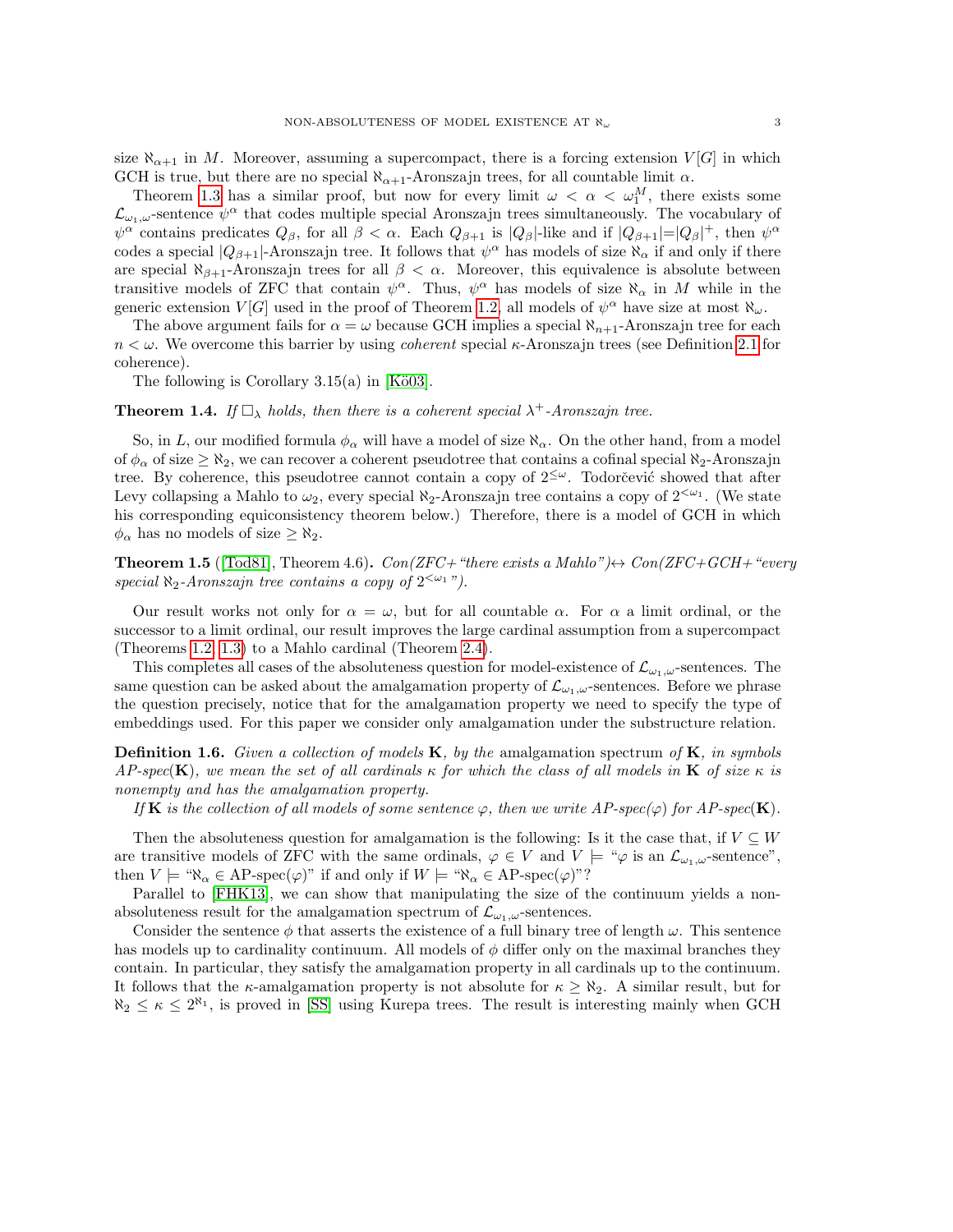fails, since under GCH,  $\aleph_2 = 2^{\aleph_1}$ . In [\[SS\]](#page-11-1), the question was raised about the absoluteness of  $\kappa$ amalgamation, for  $\kappa \ge \aleph_3$ , assuming GCH. In Section [3](#page-5-1) we answer the question for all  $\kappa = \aleph_\alpha$ ,  $3 \leq \alpha < \omega$ , and we prove that our examples cannot be used to settle the question for  $\alpha \geq \omega$ .

### 2. Model- Existence

In this section we use coherent special Aronszajn trees to prove Theorem [2.4](#page-5-0) about non-absoluteness of model-existence. Recall that well-orderings cannot be characterized by an  $\mathcal{L}_{\omega_1,\omega}$ -sentence. So, it is unavoidable that we will be working with non-well-founded trees. We call such trees *pseudotrees* to distinguish them from their well-founded counterparts.

## <span id="page-3-0"></span>Definition 2.1.

- A pseudotree is a partial ordered set T such that each strict lower cone  $\downarrow x = \{y \mid y \leq_T x\}$ is a chain.
- A pseudotree  $T$  is functional if there is a linear order  $L$  such that  $T$  is a downward closed suborder of the class of all functions with domains of the form  $\downarrow x = \{y \mid y \leq_L x\}$ , ordered by inclusion. In this case, define a rank  $\rho: T \to L$  by  $\rho(t)$  being the unique element such that dom(t) =  $\downarrow \rho(t)$ .
- Given T and L as above and  $x \in L$ , define  $T_x$  to be the fiber  $\rho^{-1}(x)$ .
- The cofinality cf(T) of a functional pseudotree T is the cofinality cf( $\rho[T]$ ).
- $By =^*$  we mean equality of sets modulo a finite set.
- A pseudotree T is coherent if it is functional and dom(s) = dom(t) implies  $s = * t$ .
- Given a regular uncountable cardinal κ, a κ-pseudotree is a pseudotree T of cofinality  $\kappa$ such that  $|T_x| < \kappa$  for each  $x \in \rho[T]$ .
- A  $\kappa^+$ -pseudotree is special if it is the union of  $\kappa$ -many of its antichains.

<span id="page-3-2"></span>**Lemma 2.2.** If T is a coherent pseudotree T of uncountable cofinality, no suborder of T is isomorphic to  $(2^{\leq \omega}, \subset)$ .

*Proof.* Seeking a contradiction, suppose  $e: 2^{\leq \omega} \to T$  is an order embedding. Choose  $t \in T$  such that  $\rho(t) \ge \rho(e(c))$  for all  $c \in 2^{<\omega}$ . This is possible since T has uncountable cofinality. Then construct  $w \in 2^{\omega}$  as follows. Given  $c = w \restriction n$ , since  $e(c \cap 0) \perp e(c \cap 1)$ , we may choose  $w(n) = i < 2$ such that  $e(c_i)(y) \neq t(y)$  for some  $y \geq \rho(e(c))$ . Thus,  $e(w)(y) \neq t(y)$  for infinitely many y, in contradiction with coherence of T.

<span id="page-3-1"></span>**Lemma 2.3.** Given  $1 \leq \alpha < \omega_1$ , there is an  $\mathcal{L}_{\omega_1,\omega}$  formula  $\phi_\alpha$  satisfying the following.

- (1) If  $\phi_{\alpha}$  has a model  $\mathfrak{A}$  of size  $\geq \aleph_2$ , then there is a coherent pseudotree T with cofinality  $\omega_2$ and an order embedding of a special  $\aleph_2$ -Aronszajn tree into T.
- (2) If there is a coherent special  $\aleph_{\beta+1}$ -Aronszajn tree for each  $\beta < \alpha$ , then  $\phi_\alpha$  has a model  $\mathfrak{B}$ of size  $\aleph_{\alpha}$ .
- (3) There is no model of  $\phi_{\alpha}$  of size greater than  $\aleph_{\alpha}$ .

*Proof.* Let  $1 \leq \alpha < \omega_1$ . We will use a predicate symbol  $\omega_\beta$  for each  $\beta \leq \alpha$ , a binary relation symbol  $\lt$ , ternary relation symbols  $L_\beta$  and  $S_\beta$  for each  $\beta < \alpha$ , and a 4-ary relation symbol  $T_\beta$  for each  $\beta < \alpha$ . Our sentence  $\phi_{\alpha}$  will assert that the predicates  $L_{\beta}$ ,  $T_{\beta}$ , and  $S_{\beta}$  are functional, *i.e.*, each of these predicates defines the graph of a function. Therefore, we will freely write, for example,  $z = L_\beta(x, y)$  to denote the unique z such that  $L_\beta(x, y, z)$ . Further,  $L_\beta(x, \bullet)$  will denote the function sending y to  $L_{\beta}(x, y)$ .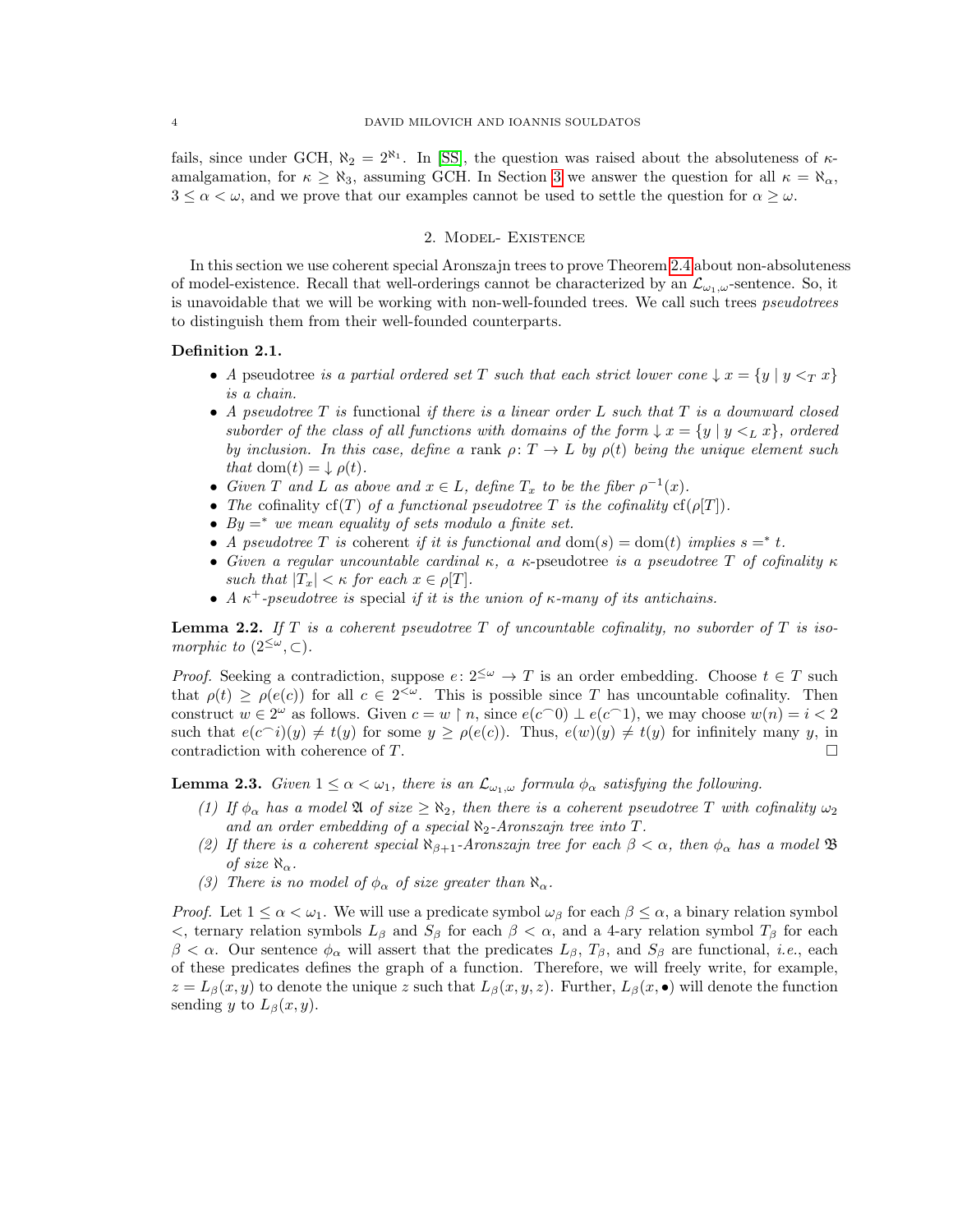The idea behind the definition below is that for each  $\beta < \alpha$ , the relation  $T_{\beta}$  defines a functional pseudotree with underlying order  $\omega_{\beta+1}$ .  $T_{\beta}(x, \bullet, \bullet)$  will enumerate the set of all functions in the pseudotree with rank equal to x. Each such function will equal  $T_\beta(x, y, \bullet)$ , for some  $y \in \omega_\beta$ . So, each level of the pseudotree will have size at most  $|\omega_{\beta}|$ . Also, dom $(T_{\beta}(x, y, \bullet)) = \downarrow x$ . We will use  $S_{\beta}$  to witness the fact that  $T_{\beta}$  is special.

Let  $\phi_{\alpha} \in \mathcal{L}_{\omega_1,\omega}$  assert the following statements for each  $\beta < \alpha$ ,  $x \in \omega_{\beta+1}$ , and  $y \in \omega_{\beta}$ .

- (1) The universe is a continuously increasing union  $\bigcup_{\beta \leq \alpha} \omega_{\beta}$  and strictly linearly ordered by  $\lt$ .
- (2)  $\omega_0$  is infinite yet  $\downarrow$  n = {m | m < n} is finite for all  $n \in \omega_0$ .
- (3)  $\omega_{\beta}$  is <-downward closed.
- (4)  $L_{\beta}$ ,  $T_{\beta}$  and  $S_{\beta}$  are functional predicates.
- <span id="page-4-0"></span>(5) If  $\downarrow x$  is not empty, then  $L_{\beta}(x, \bullet)$  is a surjection from  $\omega_{\beta}$  to  $\downarrow x$ . This will ensure that each  $\omega_{\beta+1}$  is  $|\omega_{\beta}|$ -like.
- (6) dom $(T_\beta(x,y,\bullet)) = \downarrow x$  and  $T_\beta(x,y,\bullet) =^* T_\beta(x,z,\bullet)$ , for each  $z \in \omega_\beta$ , as required for coherence.
- (7) For each  $w < x$ , there exists  $z \in \omega_{\beta}$  such that  $T_{\beta}(w, z, \bullet) \subset T_{\beta}(x, y, \bullet)$ , *i.e.*,  $T_{\beta}$  is downward closed.
- (8)  $S_{\beta}: \omega_{\beta+1} \times \omega_{\beta} \rightarrow \omega_{\beta}.$
- (9) For each  $w < x$  and  $z \in \omega_{\beta}$ , if  $T_{\beta}(w, z, \bullet) \subset T_{\beta}(x, y, \bullet)$ , then  $S_{\beta}(w, z) \neq S_{\beta}(x, y)$ .

Assuming there exists a model  $\mathfrak{A}$  of  $\phi_{\alpha}$  of size  $\geq \aleph_2$ , there is a unique  $\beta < \alpha$  such that  $\left|\omega_{\beta}^{\mathfrak{A}}\right| = \aleph_1$ and  $cf(\omega_{\beta+1}^{\mathfrak{A}}) = \omega_2$ . Why? First, by regularity of  $\aleph_2$ , the least  $\gamma \leq \alpha$  such that  $|\omega_{\gamma}^{\mathfrak{A}}| \geq \aleph_2$  must be a successor ordinal  $\beta + 1$ . Second, by [\(5\)](#page-4-0),  $|I| \leq \left| \omega_{\beta}^{\mathfrak{A}} \right|$  for every proper initial segment I of  $\omega_{\beta+1}^{\mathfrak{A}}$ . Therefore,  $|\omega_{\beta}^{\mathfrak{A}}| = \aleph_1$ ,  $|\omega_{\beta+1}^{\mathfrak{A}}| = \aleph_2$ , and  $\omega_{\beta+1}^{\mathfrak{A}}$  cannot be covered by  $\aleph_1$ -many proper initial segments.

Select  $W \subset \omega_{\beta+1}^{\mathfrak{A}}$  such that  $(W, \leq) \cong (\omega_2, \in)$ , and define trees T and U as follows:

$$
T = \left( \{ T_{\beta}^{\mathfrak{A}}(x, y, \bullet) \mid (x, y) \in \omega_{\beta+1}^{\mathfrak{A}} \times \omega_{\beta}^{\mathfrak{A}} \}, \subset \right)
$$
  

$$
U = \left( \{ T_{\beta}^{\mathfrak{A}}(x, y, \bullet) \mid (x, y) \in W \times \omega_{\beta}^{\mathfrak{A}} \}, \subset \right)
$$

Then T is a coherent pseudotree of cofinality  $\omega_2$ , U is an  $\omega_2$ -tree and suborder of T, and  $S^{\mathfrak{A}}_{\beta}$ witnesses that U is a special  $\aleph_2$ -Aronszajn tree. This proves part (1).

For part (2), assuming the existence of a coherent special  $\aleph_{\beta+1}$ -Aronszajn tree  $\Upsilon^{(\beta)}$  for each  $\beta < \alpha$ , let us construct a model **B** of  $\phi_{\alpha}$  with size  $\aleph_{\alpha}$ . Without loss of generality, each  $\Upsilon^{(\beta)}$  is a downward closed suborder of  $((\omega_{\beta+1})^{\langle \omega_{\beta+1}, \zeta \rangle})$ . For each  $\beta < \alpha$ , let  $\Xi_{\beta} \colon \Upsilon^{(\beta)} \to \omega_{\beta}$  witness specialness. Let  $\mathfrak{B}$  have universe  $\omega_{\alpha}$  with  $\langle \mathfrak{B} \rangle = \infty$  and  $\omega_{\beta} = \omega_{\beta}$ . For each  $\beta < \alpha$  and  $\gamma < \omega_{\beta+1}$ :

- (1) If  $\gamma \neq 0$ , choose a surjection  $L_{\beta}(\gamma, \bullet) : \omega_{\beta} \to \gamma$  and let  $L_{\beta}^{\mathfrak{B}}(\gamma, \bullet) = L_{\beta}(\gamma, \bullet)$ .
- (2) Choose a surjection  $\Lambda_{\beta}(\gamma,\bullet): \omega_{\beta} \to \Upsilon_{\gamma}^{(\beta)}$ , where  $\Upsilon_{\gamma}^{(\beta)}$  is the  $\gamma^{th}$  level of  $\Upsilon^{(\beta)}$ , and let  $T^{\mathfrak{B}}_{\beta}(\gamma,\delta,\bullet) = \Lambda_{\beta}(\gamma,\delta)$  for each  $\delta < \omega_{\beta}$ .
- (3) Let  $S^{\mathfrak{B}}_{\beta}(\gamma, \bullet) = \Xi_{\beta}(\Lambda_{\beta}(\gamma, \bullet)).$

It is immediate that  $\mathfrak{B}$  is a model of  $\phi_{\alpha}$  and  $\mathfrak{B}$  has size  $\aleph_{\alpha}$ , which proves (2). We finish the proof by noticing that (3) follows directly from the definition.  $\Box$ 

Notice that  $\phi_{\alpha}$  is an incomplete sentence.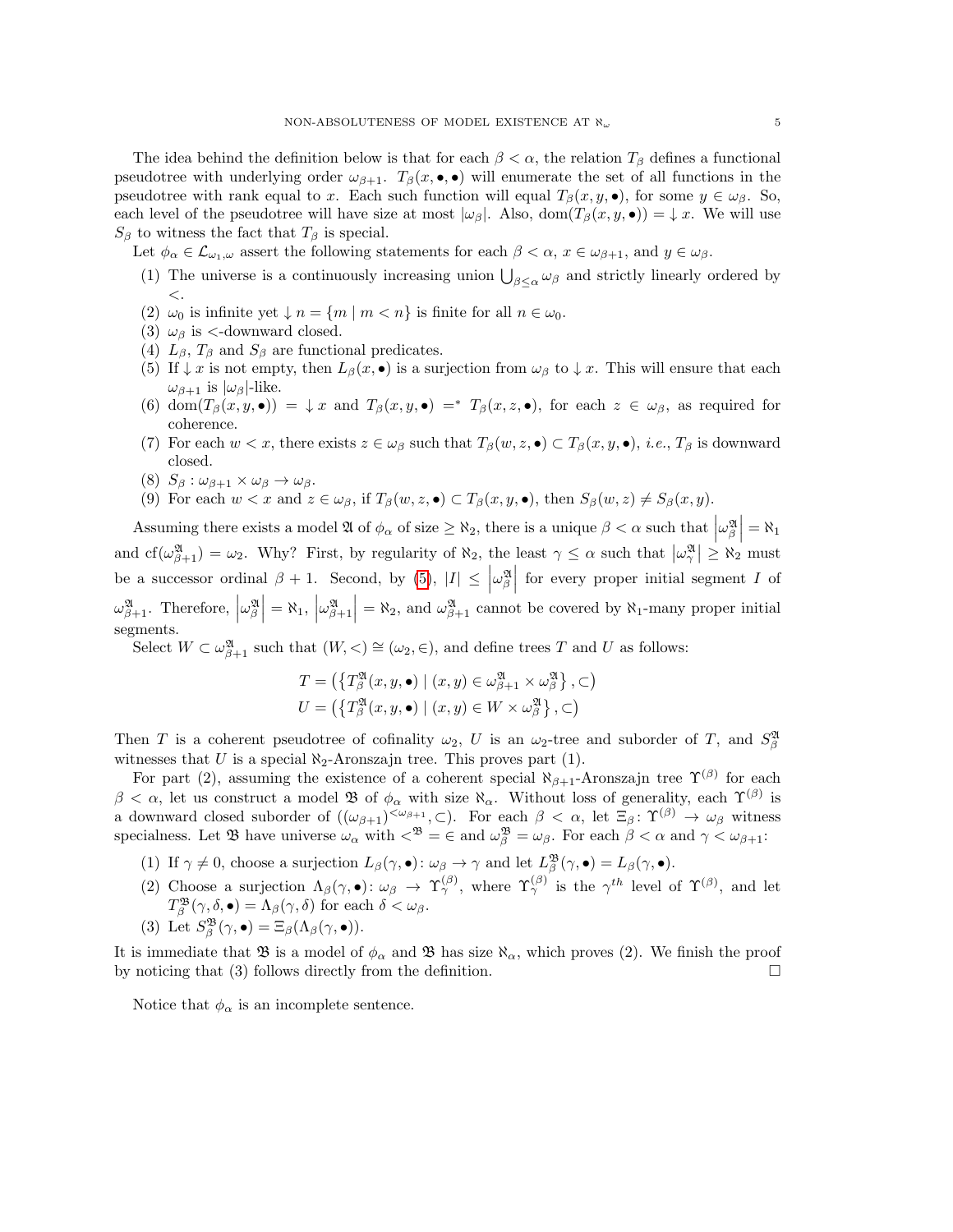#### 6 DAVID MILOVICH AND IOANNIS SOULDATOS

<span id="page-5-0"></span>**Theorem 2.4.** For each  $2 \leq \alpha < \omega_1$ , let  $\phi_\alpha$  be the sentence from Lemma [2.3.](#page-3-1)

- (1) Given  $2 \leq \alpha < \omega_1$ , if  $\Box_{\aleph_{\beta}}$  holds for all  $\beta < \alpha$ , then  $\phi_{\alpha}$  has a model of size  $\aleph_{\alpha}$ . In particular, it is consistent with ZFC+GCH that, for all  $2 \leq \alpha < \omega_1$ ,  $\phi_\alpha$  has a model of size  $\aleph_\alpha$ .
- (2) It is consistent, relative to the existence of a Mahlo cardinal, that there is a model of  $ZFC+GCH$  in which, for each  $2 \leq \alpha < \omega_1$ , all models of  $\phi_\alpha$  have size at most  $\aleph_1$ .

*Proof.* (1) follows by Lemma [2.3,](#page-3-1) part  $(2)$ , and Theorem [1.4.](#page-2-0) (2) follows from Lemma 2.3, part  $(1)$ , Lemma [2.2](#page-3-2) and Theorem [1.5.](#page-2-1)

# 3. Amalgamation

<span id="page-5-1"></span>In this section we consider the absoluteness question for the amalgamation spectra of  $\mathcal{L}_{\omega_1,\omega}$ sentences. In particular, we investigate the amalgamation spectra of the sentence  $\phi_{\alpha}$  from Lemma [2.3](#page-3-1) under the *substructure* relation. We fix some notation first.

**Definition 3.1.** For each  $1 \leq \alpha < \omega_1$ , let  $(K_\alpha, \subset)$  be the collection of all models of  $\phi_\alpha$  from Theorem [2.4](#page-5-0) equipped with the substructure relation.

**Remark 3.2.** ( $\mathbf{K}_{\alpha}, \subset$ ) is not quite an abstract elementary class because  $\phi_{\alpha}$  is not preserved by arbitrary unions of chains. In particular, parts (6) and (7) of the definition of  $\phi_{\alpha}$  are not preserved by arbitrary unions. However, this can be remedied by adding Skolem functions for parts (6) and (7). That is, for (6) introduce countably many new predicate symbols  $(C_n^{\beta})$ , each  $C_n^{\beta}$  of arity  $n+3$ , and require that  $C_n^{\beta}(x, y, z, \vec{w})$  holds true if and only if  $\vec{w}$  is the vector of all elements w such that  $T_{\beta}(x, y, w)$  is different than  $T_{\beta}(x, z, w)$ . By coherence there are only finitely many such w's. For (7), introduce a new 4-ary predicate symbol P and require that  $P(x, y, w, z)$  holds true if and only if  $w < x$  and z is such that  $T_\beta(w, z, \bullet) \subset T_\beta(x, y, \bullet)$ . Our results hold true even after such a change.

We prove that if  $\alpha$  is finite, then  $\mathbf{K}_{\alpha}$  fails amalgamation in all cardinalities below  $\aleph_{\alpha}$  (Lemma [3.9\)](#page-7-0), but amalgamation in  $\aleph_{\alpha}$  holds trivially because all models of that size, if any, are maximal (Lemma [3.4\)](#page-5-2). By Theorem [2.4,](#page-5-0) for  $\alpha \geq 2$  it is independent of ZFC+GCH whether there are any models in  $\mathbf{K}_{\alpha}$  of size  $\aleph_{\alpha}$ . We conclude that it is consistent with ZFC+GCH that the amalgamation spectrum of  $\mathbf{K}_{\alpha}$  for  $\alpha \geq 2$  is consistently empty and consistently equal to  $\{\aleph_{\alpha}\}$  (Theorem [3.10\)](#page-7-1).

<span id="page-5-3"></span>**Lemma 3.3.** For all  $\beta < \alpha < \omega_1$  and  $A, B \in \mathbf{K}_{\alpha}$ , if  $A \subset B$  and  $\omega_{\beta}^A = \omega_{\beta}^B$ , then  $(\omega_{\beta+1}^B, <)$ end-extends  $(\omega_{\beta+1}^A, <)$ .

*Proof.* Assume that there exists some  $x \in \omega_{\beta+1}^B$  and  $y \in \omega_{\beta+1}^A$  with  $x < y$ . By definition  $L_\beta(y, \bullet)$  is a surjection from  $\omega_{\beta}$  to  $\downarrow y$ . So, there exists some  $z \in \omega_{\beta}^{B}$  such that  $L_{\beta}^{B}(y, z) = x$ . Since  $\omega_{\beta}^{A} = \omega_{\beta}^{B}$ , z also belongs to A, which further implies that  $L^A_\beta(y, z) = x$ . So, x must be an element of  $\omega^A_{\beta+1}$ .  $\square$ 

<span id="page-5-2"></span>**Lemma 3.4.** Assume  $1 \leq \alpha < \omega$ . All models, if any, in  $\mathbf{K}_{\alpha}$  of size  $\aleph_{\alpha}$  are  $\sub{\text{-}maximal.}$ 

*Proof.* First observe that a model A of  $\phi_{\alpha}$  that has size  $\aleph_{\alpha}$  must satisfy  $|\omega_{\beta}^A| = \aleph_{\beta}$ , for all  $\beta \leq \alpha$ , while any strict initial segment of  $\omega_{\beta}^A$  must have size  $\langle \aleph_{\beta}$ .

Next, assume that  $A \subset B$  and both  $A, B$  are of size  $\aleph_{\alpha}$ . We prove by induction on  $\beta \leq \alpha$ , that  $\omega_{\beta}^{A}=\omega_{\beta}^{B}.$ 

For  $\tilde{\beta} = 0$ , this follows by the fact that  $(\omega_0, <) \cong (\omega, \in)$ . For the inductive step, assume that for some  $\beta < \alpha$ ,  $\omega_{\beta}^A = \omega_{\beta}^B$ . By Lemma [3.3,](#page-5-3)  $\omega_{\beta+1}^B$  is an end-extension of  $\omega_{\beta+1}^A$ . By the above observation, both  $\omega_{\beta+1}^A$  and  $\omega_{\beta+1}^B$  have size  $\aleph_{\beta+1}$  and each strict initial segment has size  $\lt \aleph_{\beta+1}$ .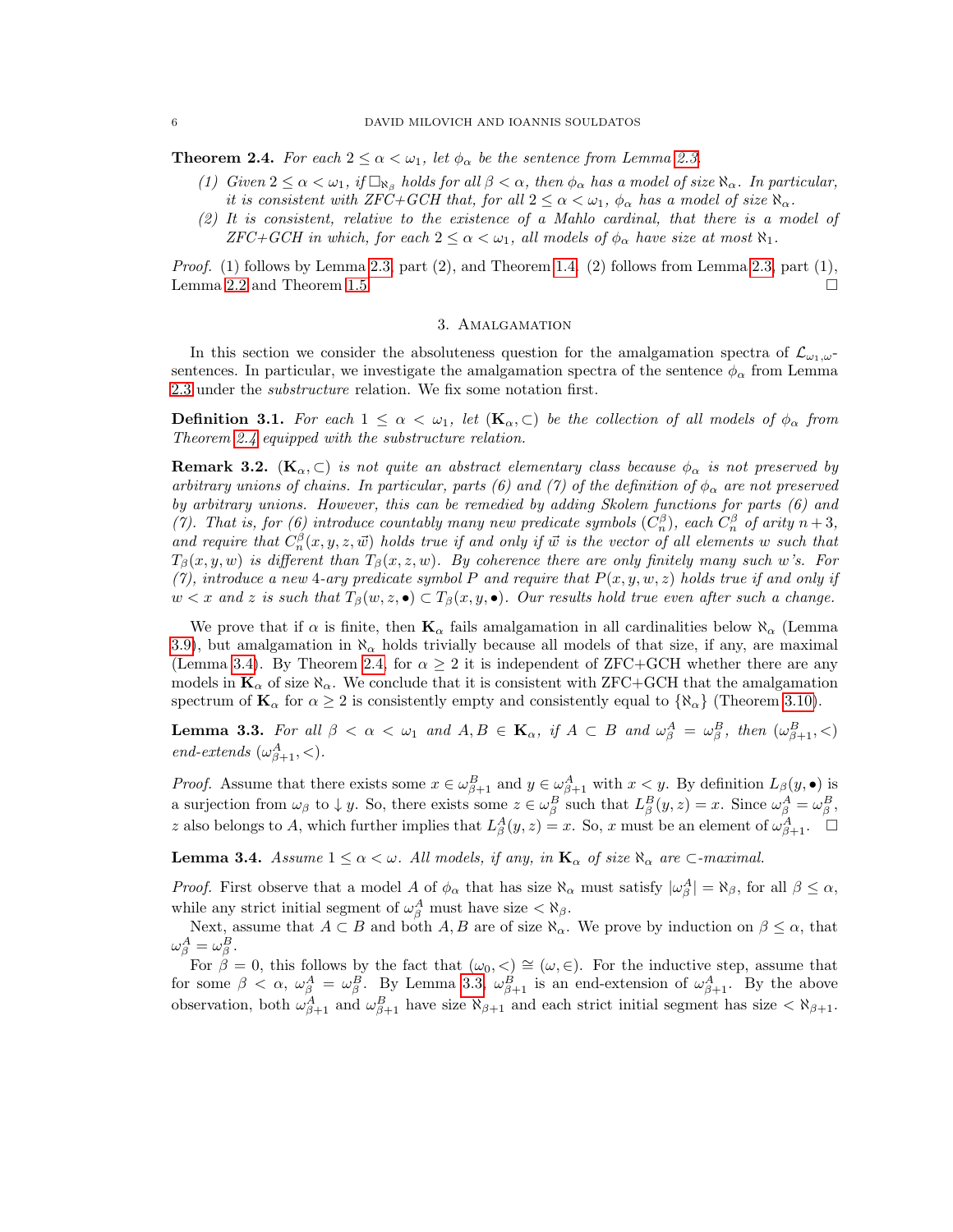This leads to a contradiction if we assume that  $\omega_{\beta+1}^A$  is a strict initial segment of  $\omega_{\beta+1}^B$ . Thus, it must be the case that  $\omega_{\beta+1}^A = \omega_{\beta+1}^B$ .

To finish the proof, observe that if  $A \subset B$  and  $A, B$  agree on all  $\omega_{\beta}$ 's, then  $A, B$  are equal.  $\square$ 

Next we prove a series of lemmas that lead to Lemma [3.9](#page-7-0) where it is proved that  $\mathbf{K}_{\alpha}$  fails amalgamation below  $\aleph_{\alpha}$ . These lemmas do not require  $\alpha$  to be finite.

<span id="page-6-1"></span>**Lemma 3.5.** Assume  $1 \leq \beta < \alpha < \omega_1$  and  $M \in \mathbf{K}_{\alpha}$  such that  $|M| \in \{\aleph_0, \aleph_{\beta}\}\.$  Then there exists  $N \in \mathbf{K}_{\beta}$  of size |M|. If  $|M| = \aleph_{\beta}$ , then N can be chosen to be ⊂-maximal too.

*Proof.* If  $|M| = \aleph_0$ , then let  $J = \beta + 1$ . Otherwise, let J denote the set of all  $\gamma \leq \alpha$  with the property that  $|\omega_{\delta}^M| < |\omega_{\gamma}^M|$  for all  $\delta < \gamma$ . In both cases, there is a unique order isomorphism  $g: \beta + 1 \to J$ . Note that g is a continuous map from  $\beta + 1$  to  $\alpha + 1$  and g maps successor ordinals to successor ordinals. For each  $\gamma < \beta$ , choose a bijection  $f_{\gamma}$  from  $\omega_{g(\gamma)}^M$  to  $\omega_{g(\gamma+1)-1}^M$ . We construct  $N \in \mathbf{K}_{\beta}$  with universe  $\omega_{g(\beta)}^M$  by relabeling the  $\gamma^{\text{th}}$  pseudotree of M for  $\gamma \in \alpha \cap J$  and eliminating the  $\gamma^{\text{th}}$  pseudotree of M for  $\gamma \in \alpha \setminus J$ .

(1)  $\omega_{\gamma}^N = \omega_{g(\gamma)}^M$  for all  $\gamma \leq \beta$ . (2) For each  $\gamma < \beta$ ,  $x \in \omega_{\gamma+1}^N$ , and  $y \in \omega_{\gamma}^N$ : (a) Let  $L^N_\gamma(x,y) = L^M_{g(\gamma+1)-1}(x, f_\gamma(y))$ . This defines a surjection from  $\omega^N_\gamma$  to  $\downarrow x$ . (b) Let  $T_{\gamma}^N(x, y, \bullet) = T_{g(\gamma+1)-1}^M(x, f_{\gamma}(y), \bullet).$ (c) Let  $S^N_\gamma(x,y) = f^{-1}_{\gamma} (S^M_{g(\gamma+1)-1}(x, f_\gamma(y))).$ 

In the case  $|M| = \aleph_{\beta}$ , to see that  $N$  is  $\subset$ -maximal, note that  $|\omega_{\gamma}^{N}| = |\omega_{g(\gamma)}^{M}| = \aleph_{\gamma}$  for each  $\gamma \leq \beta$ , which in turn implies that each strict initial segment of  $\omega_{\gamma}^{N}$  has size  $\langle \aleph_{\gamma}, \text{ for each } \gamma \leq \beta$ . Therefore, the proof of Lemma [3.4](#page-5-2) shows that N is  $\subset$ -maximal.  $\square$ 

**Definition 3.6.** Given  $\alpha < \alpha'$ ,  $M \in \mathbf{K}_{\alpha}$ , and  $M' \in \mathbf{K}_{\alpha'}$ , we say that M' end-extends M if M and M' agree on  $\omega_{\gamma}$  for all  $\gamma \leq \alpha$  and on  $L_{\gamma}, T_{\gamma}, S_{\gamma}$  for all  $\gamma < \alpha$ .

<span id="page-6-0"></span>**Lemma 3.7.** Assume  $1 \le \alpha < \omega_1$ ,  $M \in \mathbf{K}_{\alpha}$ , and let L be a linear order of size  $\le |M|$ . Then there is  $N \in \mathbf{K}_{\alpha+1}$  of size  $|M|$  such that N end-extends M and  $\omega_{\alpha+1}^N \setminus \omega_{\alpha}^N \cong L$ .

Moreover, we may choose N such that, for each linear order  $L'$  of size  $|M|$  that end-extends  $L$ , there exists  $N' \in \mathbf{K}_{\alpha}$  such that  $N \subset N'$ ,  $|N| = |N'|$ , and  $\omega_{\alpha+1}^{N'} \setminus \omega_{\alpha}^{N'} \cong L'$ .

Proof. Given  $L$  and  $L'$ , we will construct  $N$  and  $N'$  concurrently so that  $N$  depends on  $L$  but not on L'. Without loss of generality we may assume that L' and  $\omega_{\alpha}^M$  are disjoint.

Fix some injection g from  $\omega_{\alpha}^M \cup L$  to  $\omega_{\alpha}^M$  so that both the range of g and its complement have size |M|. Extend g to an injection f from  $\omega_\alpha^M \cup L'$  to  $\omega_\alpha^M$ . Let  $0^M$  denote  $\min(\omega_0^M)$ . End-extend M to  $N' \in \mathbf{K}_{\alpha+1}$  as follows.

- (1)  $\omega_{\alpha+1}^{N'} = \omega_{\alpha}^{M} + L'.$
- (2) For  $0^M \neq x \in \omega_{\alpha+1}^{N'}$ , let  $L_{\alpha}^{N'}(x, \bullet)$  be an arbitrary surjection from  $\omega_{\alpha}^M$  to  $\downarrow x$ .
- (3) For  $x \in \omega_{\alpha+1}^{N'}$  and  $y \in \omega_{\alpha}^{N'}$ , let  $S_{\alpha}^{N'}(x,y) = f(x)$  and  $T_{\alpha}^{N'}(x,y,z) = 0^M$  for all  $z < x$ .

If we also stipulate that  $\omega_{\alpha+1}^N = \omega_{\alpha}^M + L$ , the above implicitly defines  $L_{\alpha}^N$ ,  $S_{\alpha}^N$ , and  $T_{\alpha}^N$  so that they depend on  $L$  but not on  $L'$ .

 $\Box$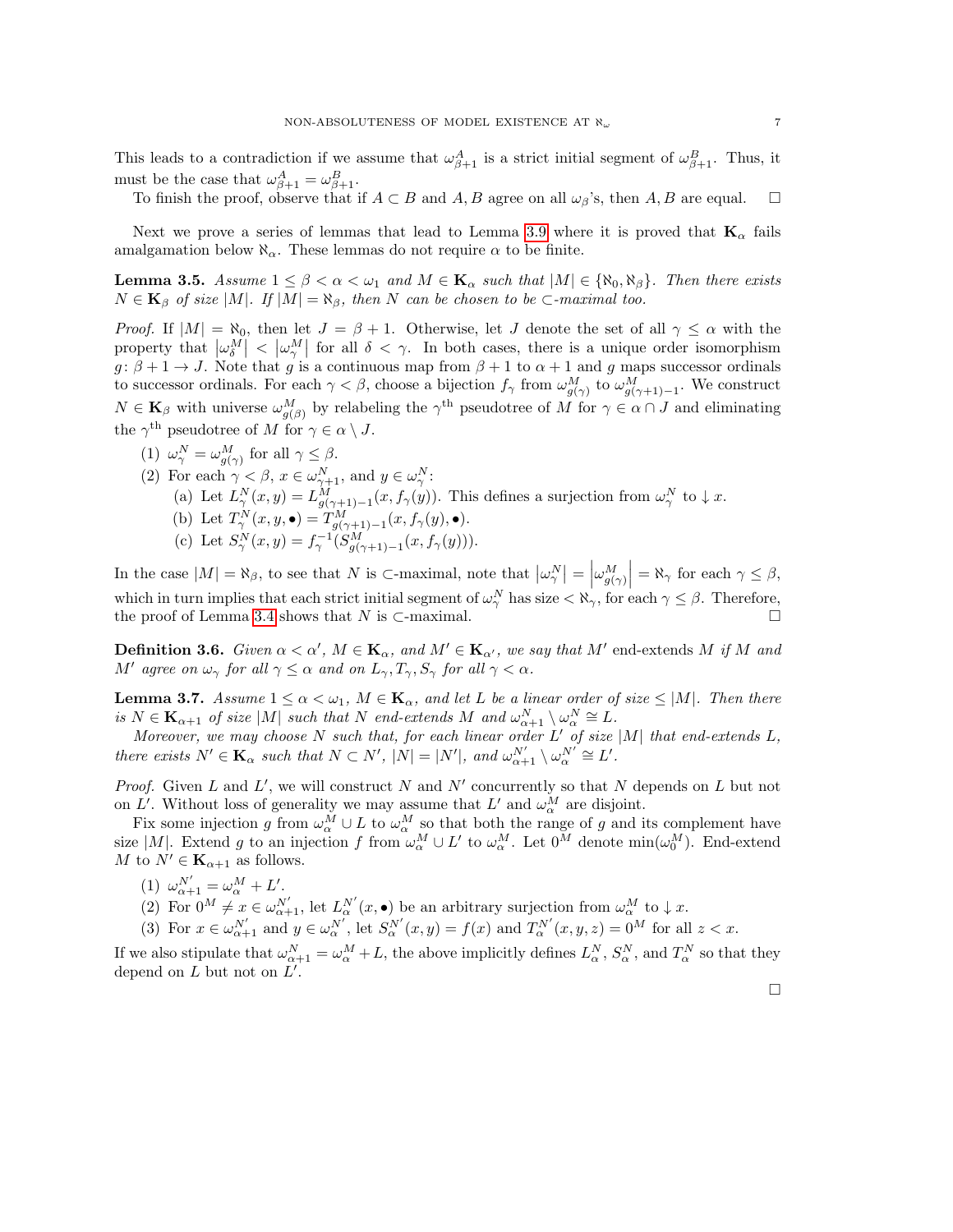<span id="page-7-2"></span>Corollary 3.8. Assume  $1 \leq \alpha < \alpha' < \omega_1$ ,  $M \in \mathbf{K}_{\alpha}$ , and a sequence of linear orders  $L_{\gamma}$  for  $\alpha \leq \gamma < \alpha'$  each such that  $|L_{\gamma}| \leq |M|$ . Then there is  $N \in \mathbf{K}_{\alpha'}$  of size |M| that end-extends M and satisfies  $\omega_{\gamma+1}^N \setminus \omega_{\gamma}^N \cong L_{\gamma}$  for  $\alpha \leq \gamma < \alpha'$ .

Moreover, we may choose N such that, if  $M' \in \mathbf{K}_{\alpha}$  satisfies  $M \subset M'$  and  $|M| = |M'|$ , then there exists some end-extension  $N' \in \mathbf{K}_{\alpha'}$  of M' that satisfies  $|N'| = |M'|$ ,  $N \subset N'$  and  $\omega_{\gamma+1}^{N'} \setminus \omega_{\gamma}^{N'} \cong L_{\gamma}$ for  $\alpha \leq \gamma < \alpha'$ .

*Proof.* Create  $N$  by repeatedly end-extending  $M$  using Lemma [3.7](#page-6-0) at successor stages and unions at limit stages.

To prove the claim about  $N'$  we follow the proof of Lemma [3.7.](#page-6-0) The differences are now that (a)  $\omega_{\alpha}^N$  and  $\omega_{\alpha}^{N'}$  may not be the same and (b) the construction of N and N' guarantees that  $\omega_{\alpha'}^{N'} \setminus \omega_{\alpha'}^N$ equals  $\omega_{\alpha}^{M'} \setminus \omega_{\alpha}^{M}$ , i.e. no new points are added to N other than the points added to M.

The proof is by induction on  $\gamma$ . The limit stages are trivial, so we describe only how  $L_{\gamma}$ ,  $S_{\gamma}$  and  $T_{\gamma}$  are defined on the successor stages.

- For  $0^M \neq x \in \omega^{N'}_{\gamma+1}$ , let  $L^{N'}_{\gamma}(x, \bullet)$  equal  $L^{N}_{\gamma}(x, \bullet)$  when restricted to domain  $\omega^{N}_{\gamma}$ , and let  $L^{N'}_{\gamma}(x, \bullet)$  be the identity otherwise.
- Similarly, for  $x \in \omega_{\gamma+1}^{N'}$ , let  $S_{\gamma}^{N'}(x, \bullet)$  equal  $S_{\gamma}^{N}(x, \bullet)$  when restricted to domain  $\omega_{\gamma}^{N}$ , and let  $S^N_\gamma(x, \bullet)$  be the identity otherwise.
- For  $x \in \omega_{\gamma+1}^{N'}$  and  $y \in \omega_{\gamma}^{N'}$ , let  $T_{\gamma}^{N'}(x, y, z) = 0^M$  for all  $z < x$ .

 $\Box$ 

<span id="page-7-0"></span>**Lemma 3.9.** Let  $1 \leq \beta < \alpha < \omega_1$  and  $\gamma \in \{0, \beta\}$  and assume that  $\mathbf{K}_{\alpha}$  has a model of size  $\aleph_{\gamma}$ . Then amalgamation fails in  $\aleph_{\gamma}$ .

*Proof.* We give an example of a triple  $(A, B, C)$  in  $\mathbf{K}_{\alpha}$  that can not be amalgamated. The reason that amalgamation fails is that linear orders fail amalgamation under end-extension.

Assume  $M \in \mathbf{K}_{\alpha}$  and  $|M| = \aleph_{\gamma}$ . The proof splits into two cases:  $\gamma = \beta > 0$  and  $\gamma = 0$ . We give the details for the first case and sketch the proof of the second case.

By Lemma [3.5,](#page-6-1) there exists a  $\subset$ -maximal  $N \in \mathbf{K}_{\gamma}$  with  $|N| = \aleph_{\gamma}$ . End-extend N using Lemma [3.7](#page-6-0) to create three models  $A', B', C' \in \mathbf{K}_{\gamma+1}$  that satisfy the following:

(1) 
$$
A' \subset B'
$$
 and  $A' \subset C'$   
\n(2)  $|A'| = |B'| = |C'| = \aleph_{\gamma}$   
\n(3)  $\omega_{\gamma}^{A'} = \omega_{\gamma}^{B'} = \omega_{\gamma}^{C'} = \omega_{\gamma}^{N}$   
\n(4)  $\omega_{\gamma+1}^{A'} = \omega_{\gamma}^{A'} + \omega$ 

- (5)  $\omega_{\gamma+1}^{B'} = \omega_{\gamma}^{A'} + \omega \cdot 2$
- (6)  $\omega_{\gamma+1}^{C'} = \omega_{\gamma}^{A'} + \omega + \mathbb{Q}$

Then use Corollary [3.8](#page-7-2) to end-extend  $A', B', C'$  to some  $A, B, C \in \mathbf{K}_{\alpha}$  such that  $A \subset B$  and  $A \subset C$ . Assume D is an amalgam of B and C over A. Then  $\omega_{\gamma}^D = \omega_{\gamma}^N$  by maximality of N. By Lemma [3.3,](#page-5-3)  $\omega_{\gamma+1}^D$  must be an end-extension of both  $\omega_{\gamma+1}^B$  and  $\omega_{\gamma+1}^C$ . But this is impossible.

For the case when  $\gamma = 0$  construct three models  $A, B, C \in \mathbf{K}_{\alpha}$  with  $\omega_1^A = \omega \cdot 2$ ,  $\omega_1^B = \omega \cdot 3$  and  $\omega_1^C = \omega \cdot 2 + \mathbb{Q}$ . The same argument proves that they can not be amalgamated in  $\mathbf{K}_{\alpha}$ .

<span id="page-7-1"></span>**Theorem 3.10.** Assume  $1 \leq \alpha < \omega$ . The amalgamation spectrum of  $\mathbf{K}_{\alpha}$  is equal to  $\{\aleph_{\alpha}\}\,$ , if there are models in  $\mathbf{K}_{\alpha}$  of size  $\aleph_{\alpha}$ . Otherwise it is empty.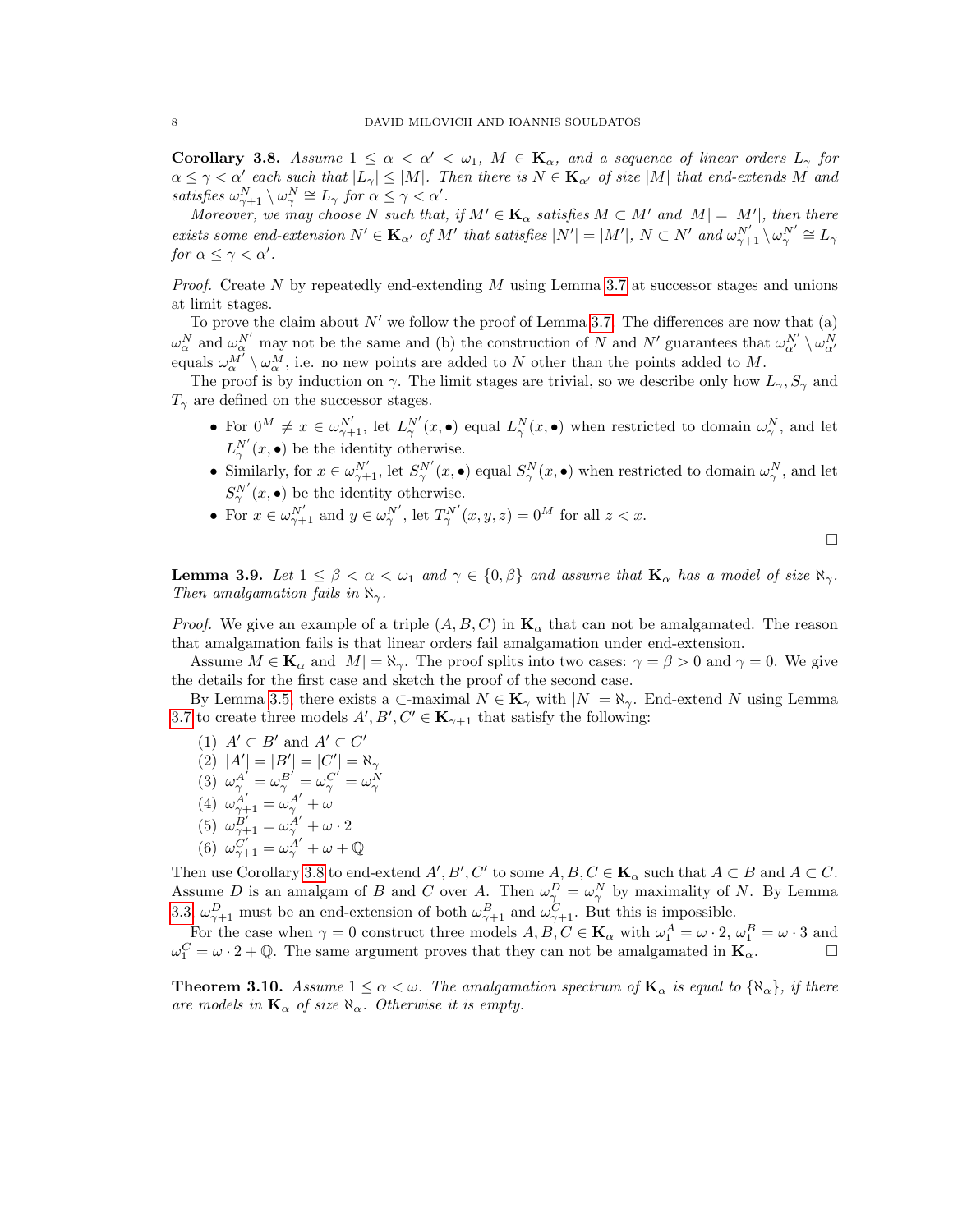*Proof.* First recall that by [2.3\(](#page-3-1)3),  $\mathbf{K}_{\alpha}$  has no models of size greater than  $\aleph_{\alpha}$ . By Lemma [3.9](#page-7-0) amalgamation fails for all cardinals below  $\aleph_{\alpha}$ . If there are models in  $\mathbf{K}_{\alpha}$  of size  $\aleph_{\alpha}$ , then  $\aleph_{\alpha}$ amalgamation holds trivially by Lemma [3.4.](#page-5-2) In this case the amalgamation spectrum is equal to  $\{\aleph_{\alpha}\}.$  Otherwise, the amalgamation spectrum is empty.

**Corollary 3.11.** The amalgamation spectrum of  $K_1$  is  $\{ \aleph_1 \}$ .

*Proof.* The existence of coherent special  $\aleph_1$ -Aronszajn tree follows from Theorem [1.4,](#page-2-0) because  $\Box_{\aleph_0}$ holds trivially.

<span id="page-8-0"></span>Theorem 3.12. The following statements are not absolute for transitive models of ZFC.

(a) The amalgamation spectrum of an  $\mathcal{L}_{\omega_1,\omega}$ -sentence is empty.

(b) For finite  $n \geq 2$  and  $\phi$  an  $\mathcal{L}_{\omega_1,\omega}$ -sentence,  $\aleph_n$  belongs to the amalgamation spectrum of  $\phi$ . The results remain true even if we consider transitive models of ZFC+GCH.

*Proof.* By Theorem [3.10](#page-7-1) and Theorem [2.4.](#page-5-0) □

A couple of notes: Theorem [3.12](#page-8-0) covers all cardinals  $\aleph_n$ , with n finite and  $n \geq 2$ . For  $n = 0$ ,  $\aleph_0$ -amalgamation is absolute by an easy application of Shoenfield's absoluteness. The question for  $n = 1$  remains open.

Lastly we prove that our examples can not be used to resolve the absoluteness question of  $\aleph_{\alpha}$ -amalgamation, for  $\omega \leq \alpha < \omega_1$ , under GCH. The reason is that in this case  $\mathbf{K}_{\alpha}$  has empty amalgamation spectrum.

<span id="page-8-1"></span>**Lemma 3.13.** Assume  $\omega \leq \alpha < \omega_1$  and  $M \in \mathbf{K}_{\alpha}$ . Let K be a countable linear order. Then there is a model R in  $\mathbf{K}_{\alpha}$  of size  $|M|$  such that  $\omega_1^R \setminus \omega_0^R \cong K$ .

Moreover, we may choose  $R$  such that, for each countable linear order  $J$  that end-extends  $K$ , there exists  $N \in \mathbf{K}_{\alpha}$  such that  $R \subset N$ ,  $|N| = |R|$ , and  $\omega_1^N \setminus \omega_0^N \cong J$ .

*Proof.* Given K and J, we will construct R and N in parallel, taking care that R depends on K but not on  $J$ . The idea is that we move all the pseudotrees of  $M$  one level higher and introduce a new pseudotree at the bottom.

For each  $\beta \leq \alpha$ , define  $\sigma(\beta)$  to be  $\beta - 1$  if  $0 < \beta < \omega$  and  $\beta$  otherwise. Without loss of generality, assume  $(\omega_0^M, \langle M \rangle = (\omega, \in);$  then define  $\omega_0^N = \omega$  and  $\omega_\beta^N = \omega + J + (\omega_{\sigma(\beta)}^M \setminus \omega)$  for all  $\beta > 0$ . In particular,  $\omega_1^N = \omega + J$  and  $\omega_2^N = \omega + J + (\omega_1^M \setminus \omega)$ . For all  $\beta \leq \alpha$ , let  $\omega_{\beta}^R = \omega_{\beta}^N \setminus (J \setminus K)$ .

Next, we define the bottom pseudotree of  $N$  and, implicitly, the bottom pseudotree of  $R$ . Choose an injection  $g: \omega + K \to \omega$  with co-infinite range and then extend it to an injection  $f: \omega + J \to \omega$ . For each  $x \in \omega + J$  and  $y \in \omega$ , declare that:

- $L_0^N(x, \bullet)$  is an arbitrary surjection from  $\omega$  to  $\downarrow^N x$  if  $x \neq 0$ .
- $T_0^N(x, y, z) = 0$  for all  $z <^N x$ .
- $S_0^N(x, y) = f(x)$ .

The above implicitly defines  $L_0^R$ ,  $S_0^R$ , and  $T_0^R$  so that they depend on K but not on J.

Given  $1 \leq \beta < \alpha$ , observe that  $\omega_{\beta}^N = \omega_{\sigma(\beta)}^M \cup J$  and  $\omega_{\beta+1}^N = \omega_{\sigma(\beta)+1}^M \cup J$ . Then declare the following for each  $x \in \omega_{\beta+1}^N \setminus \{0\}$  and  $y \in \omega_{\beta}^N$ .

$$
L_{\beta}^{N}(x,y) = \begin{cases} L_{\sigma(\beta)}^{M}(x,y) & : x, y \notin J \\ y & : x >^{N} y \in J \\ 0 & : x \leq^{N} y \in J \end{cases}
$$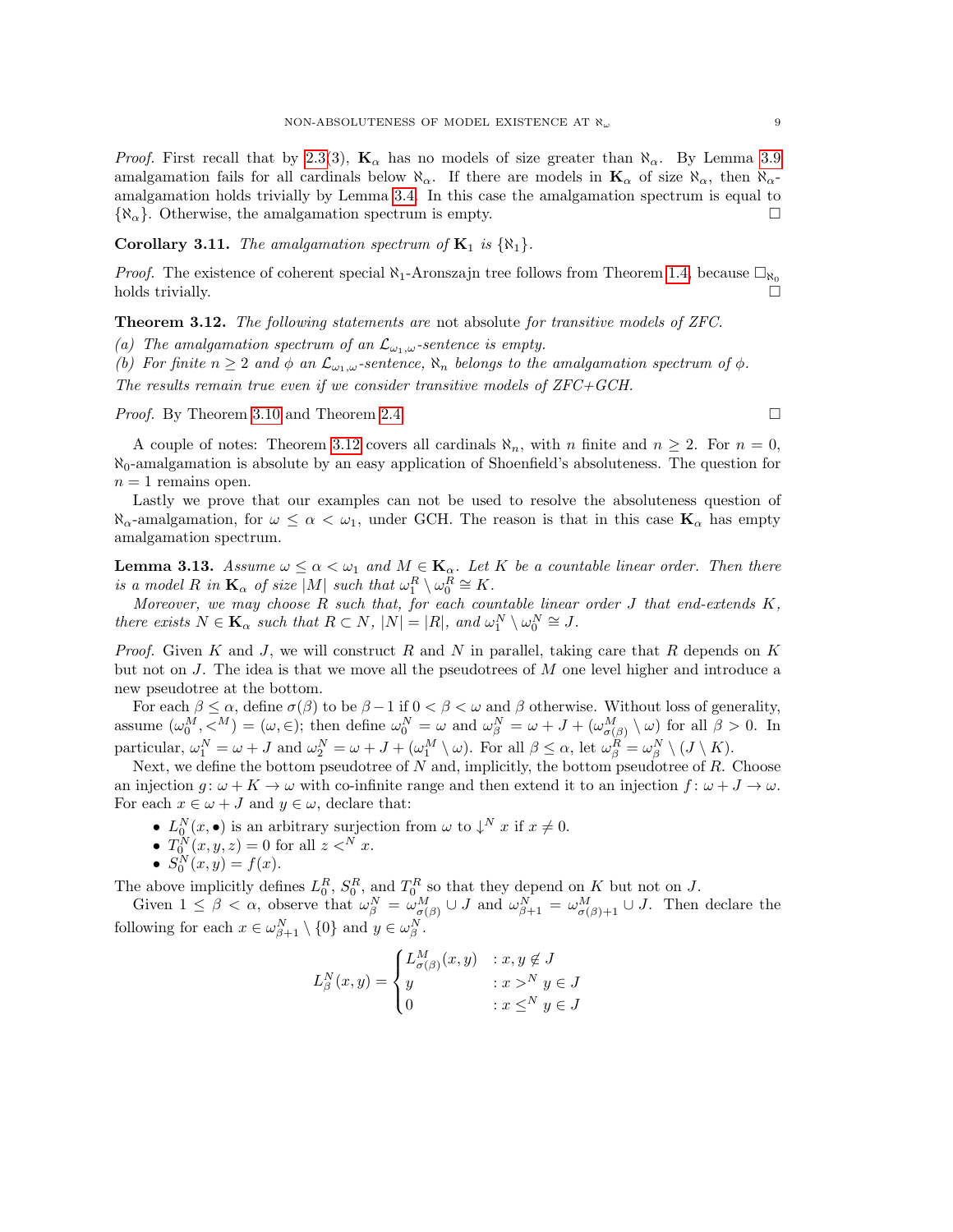The above defines our needed surjections  $L_{\beta}^{N}(x,\bullet)$  and  $L_{\beta}^{R}(x,\bullet)$ , except in the case where  $x \in J$  and  $y \in \omega_{\sigma(\beta)}^M$ . To define  $L^N_\beta$  in this case, fix some surjection  $f_\beta$  from  $\omega_{\sigma(\beta)}^M$  to  $\omega$  and let  $L^N_\beta(x,y) = f_\beta(y)$ . This completes the definition of  $L^N_\beta(x, \bullet)$  and  $L^R_\beta(x, \bullet)$ , and notice that the latter depends on K but not on J.

Next, we begin defining the  $\beta^{\text{th}}$  pseudotree of N by splicing constant functions into the  $\sigma(\beta)^{\text{th}}$ pseudotree of M. For each  $x \in \omega_{\sigma(\beta)+1}^M$  and  $y \in \omega_{\sigma(\beta)}^M$ , let

$$
T_{\beta}^{N}(x,y,z) = \begin{cases} T_{\sigma(\beta)}^{M}(x,y,z) & : x >^{N} z \notin J \\ 0 & : x >^{N} z \in J \end{cases}.
$$

The parts of the pseudotrees  $T_{\beta}^{N}$  and  $T_{\beta}^{R}$  defined so far are coherent. We now fill in the missing levels indexed by J so as to also achieve downward closure. Fix  $x_0 \in \omega_1^M \setminus \omega$  and let  $(g_\beta, h_\beta)$  map  $\omega_{\sigma(\beta)}^M$  onto the set of pairs

$$
\{(x,y) \mid x_0 \geq^M x \notin \omega \text{ and } y \in \omega_{\sigma(\beta)}^M \}.
$$

Then declare that, for each  $x \in J$  and  $y \in \omega_{\sigma(\beta)}^M$ ,

$$
T_{\beta}^{N}(x, y, z) = \begin{cases} T_{\sigma(\beta)}^{M}(g_{\beta}(y), h_{\beta}(y), z) & : z \in \omega \\ 0 & : x > N \ z \in J \end{cases}
$$

.

Observe that so far  $T_{\beta}^R$  depends on K but not on J.

To witness specialness, declare that, for each  $x \in \omega_{\beta+1}^N$  and  $y \in \omega_{\sigma(\beta)}^M$ ,

$$
S^N_{\beta}(x,y) = \begin{cases} S^M_{\sigma(\beta)}(x,y) & : x \notin J \\ x & : x \in J \end{cases}.
$$

Finally, for each  $x \in \omega_{\sigma(\beta)+1}^M$  and  $y \in J$ , let  $T_\beta^N(x, y, \bullet) = T_\beta^N(x, 0, \bullet)$  and  $S_\beta^N(x, y) = S_\beta^N(x, 0)$ . This completes the construction of N and R. We have also implicitly defined  $T_{\beta}^{R}$  and  $S_{\beta}^{R}$  so that they depend on  $K$  but not on  $J$ .

**Theorem 3.14.** Assume  $\omega \leq \alpha < \omega_1$ . The amalgamation spectrum of  $\mathbf{K}_{\alpha}$  is empty.

*Proof.* By Lemma [3.9,](#page-7-0)  $\mathbf{K}_{\alpha}$  fails amalgamation in  $\aleph_{\beta}$ , for all  $\beta < \alpha$ . We prove that this is the case even for  $\beta = \alpha$ . If  $\mathbf{K}_{\alpha}$  has no models of size  $\aleph_{\alpha}$ , the result is trivial. So, assume that is a model M of size  $\aleph_{\alpha}$ .

We use the same method as for Lemma [3.9.](#page-7-0) In particular, we construct a triple  $(A, B, C)$  with the following properties:

(1)  $A \subset B$  and  $A \subset C$ (2)  $|A| = |B| = |C| = \aleph_{\alpha}$ (3)  $\omega_1^A = \omega \cdot 2$ (4)  $\omega_1^B = \omega \cdot 3$ (5)  $\omega_1^C = \omega \cdot 2 + \mathbb{Q}$ 

This is possible by applying Lemma [3.13](#page-8-1) twice; once for the pair  $\omega \cdot 2 \subset \omega \cdot 3$  and a second time for the pair  $\omega \cdot 2 \subset \omega \cdot 2 + \mathbb{Q}$ .

As in Lemma [3.9,](#page-7-0) if D were an amalgam of B and C over A, then  $\omega_1^D$  would must be an end-extension of both  $\omega_1^B$  and  $\omega_1^C$ , which is impossible.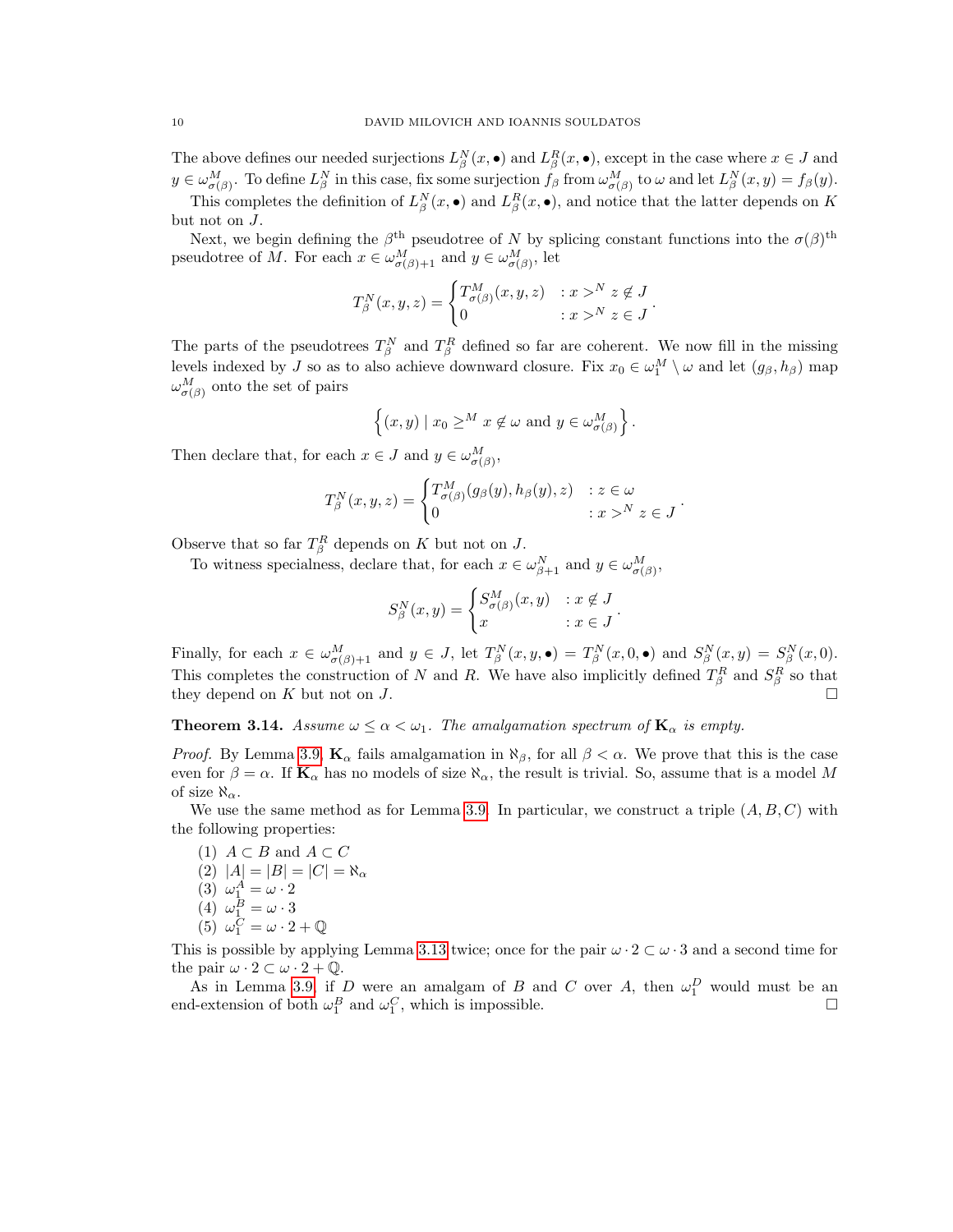### 4. Open Problems

The following are some questions that remain open. Some of the questions do not bear much resemblance to the results of this paper. Nevertheless we encountered these questions during our search for a proof to Theorem [2.4.](#page-5-0)

- (1) Can the consistency strength of our non-absoluteness theorem be further reduced? In particular, is it possible to prove the same result without any large cardinal assumptions?
- (2) If  $\alpha$  is countably infinite, is  $\aleph_{\alpha}$ -amalgamation non-absolute for transitive models of ZFC+GCH?
- (3) Is  $\aleph_1$ -amalgamation for  $\mathcal{L}_{\omega_1,\omega}$ -sentences absolute for transitive models of ZFC?
- (4) The way we proved non-absoluteness of amalgamation in  $\aleph_n$ , for finite n, is by choosing appropriate set-theoretic assumptions that affect the model-existence spectrum. If there are no models in  $\aleph_n$  then the amalgamation question becomes void. Can we prove nonabsoluteness of amalgamation in  $\aleph_n$  in the following stronger form: There are two transitive models of ZFC, say  $V \subset W$ , with the same ordinals, a sentence  $\phi$  that belongs to  $(\mathcal{L}_{\omega_1,\omega})^V$ , both V and W satisfy " $\phi$  has a model of size  $\aleph_n$ ", and V, W disagree on "models of  $\phi$  of size  $\aleph_n$  satisfy amalgamation"? Same question is open for  $\aleph_n$ -joint embedding.
- (5) The principle  $\Box_{\kappa}$  asserts the existence of a square sequence, i.e. a sequence  $\langle C_{\alpha} | \alpha \in$  $Lim(\kappa^+)$  > that satisfies (i)  $C_{\alpha}$  is a club of  $\alpha$ , (ii) if  $cf(\alpha) < \kappa$ , then  $|C_a| < \kappa$  and (iii) if  $\beta \in Lim(C_{\alpha})$ , then  $C_{\beta} = C_{\alpha} \cap \beta$ . Are there any  $\kappa^{+}$ -like linear orders  $(L, <)$  (other than well-orders) for which the existence of a sequence  $\langle C_{\alpha} | \alpha \in Lim(L) \rangle$  that satisfies (i)-(iii) is independent of ZFC?
- (6) The proof of Lemma [2.3](#page-3-1) does not quite recover a coherent special  $\aleph_2$ -Aronszajn tree from an  $\aleph_{\alpha}$ -sized model of  $\phi_{\alpha}$ . It merely recovers a special  $\aleph_2$ -Aronszajn tree that embeds in a coherent pseudotree. Is there an  $\mathcal{L}_{\omega_1,\omega}$ -sentence for which existence of a model of size  $\aleph_2$ entails a coherent special  $\aleph_2$ -Aronszajn tree?
- (7) One strategy for reducing our large cardinal assumption from Mahlo to inaccessible is to attempt to code Kurepa trees using formulas satisfied by higher-gap simplified morasses. The following test question captures the core obstacle to this strategy. Assume  $V = L$ . Choose  $\mathfrak{M} = (L(\delta), \in)$  such that  $\omega_4 < \delta < \omega_5$  and  $\mathfrak{M} \prec (L(\omega_5), \in)$ . Let G be a generic filter of the Miller-like version of Namba forcing. (This forcing is the Nm defined in XI.4.1 of  $[Sh]$ ; the Laver-like version of Namba forcing is the  $Nm'$  defined in the remark after XI.4.1A.) Then, in  $V[G]$ , GCH and the regularity of  $\omega_1^V$  and  $\omega_4^V$  are preserved but  $cf(\omega_2^V)$ collapses to  $\omega$  and  $cf(\omega_3^V)$  collapses to  $\omega_1$ . In V, let  $\psi$  be an  $\mathcal{L}_{\omega_1,\omega}$  formula that defines a binary relation on the structure  $\mathfrak{M}$ , possibly using parameters from  $\mathfrak{M}$ . Can  $\psi$  be chosen independently of G such that in  $V[G]$  we have  $|\text{dom}(\psi^{\mathfrak{M}})| = \aleph_2$ ,  $|\text{ran}(\psi^{\mathfrak{M}})| = \aleph_1$ , and  $\{\psi^{\mathfrak{M}}[x] \cap y \mid x \in \text{dom}(\psi^{\mathfrak{M}})\}\$ countable for all countable sets y?
- (8) In the above test question, we specified "Miller-like" because we can prove, assuming CH, that this version of Namba forcing does not add cofinal branches to  $\omega_1$ -trees in the ground model, thus opening the door to rcs iterated forcing extensions without any Kurepa trees (assuming an inaccessible in the ground model). However, our proof's fusion argument works for Miller and Sacks but not Laver type tree forcings. This leads us to ask, is it consistent with CH that Laver forcing adds a cofinal branch to some  $\omega_1$ -tree in the ground model?